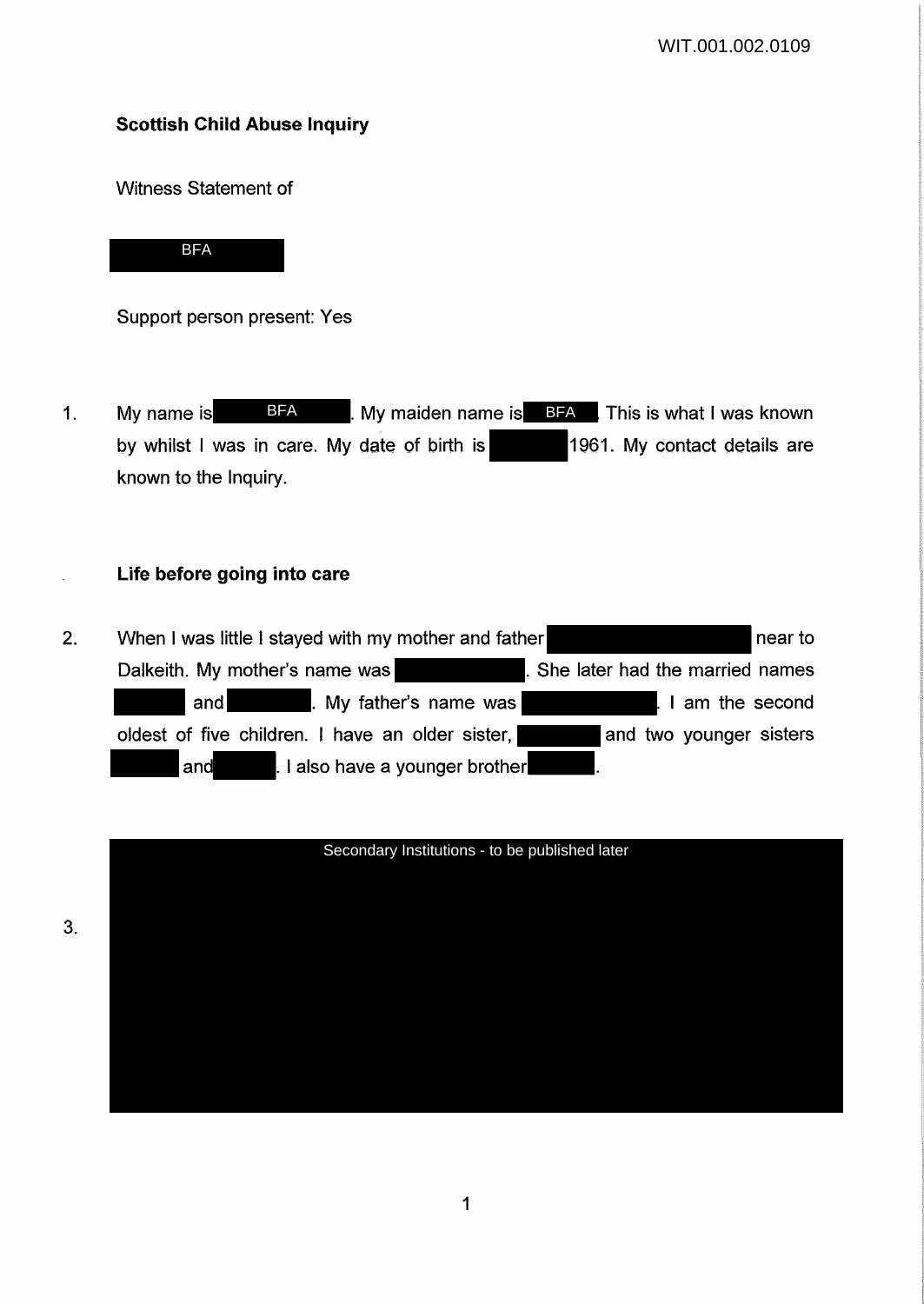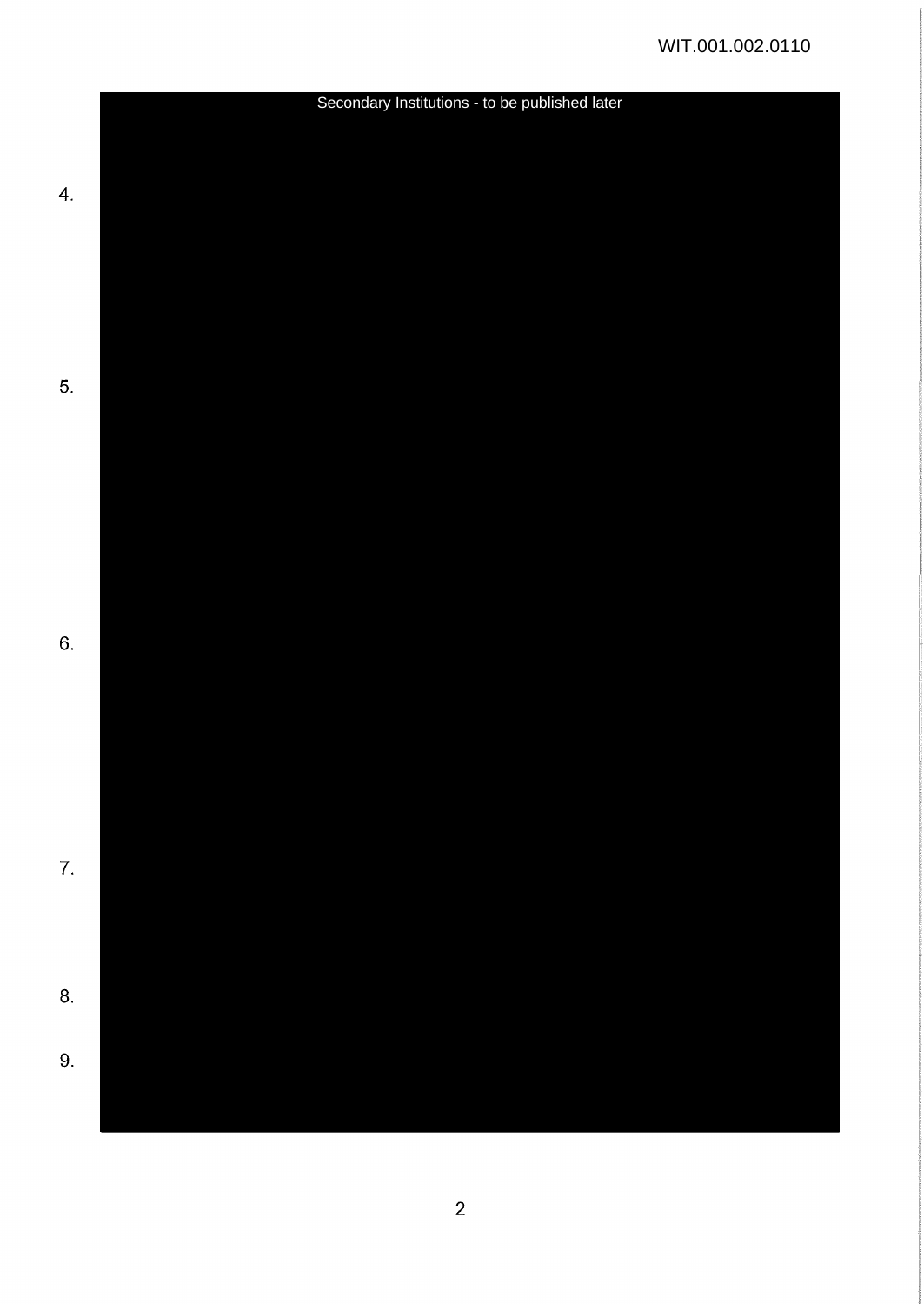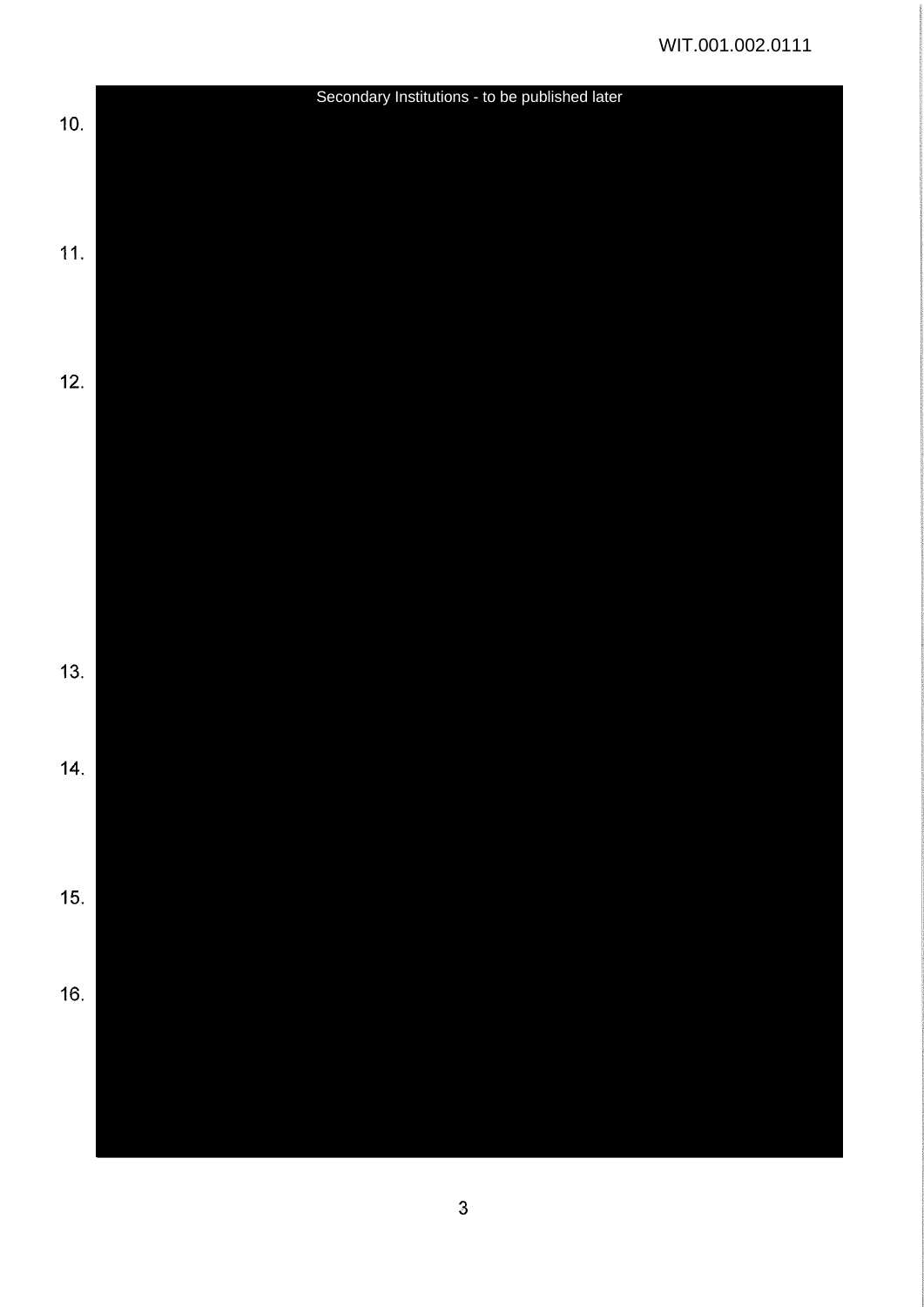|       | Secondary Institutions - to be published later |  |
|-------|------------------------------------------------|--|
| $17.$ |                                                |  |
|       |                                                |  |
|       |                                                |  |
|       |                                                |  |
|       |                                                |  |
| 18.   |                                                |  |
|       |                                                |  |
|       |                                                |  |
|       |                                                |  |
|       |                                                |  |
| 19.   |                                                |  |
|       |                                                |  |
|       |                                                |  |
|       |                                                |  |
| 20.   |                                                |  |
|       |                                                |  |
|       |                                                |  |
|       |                                                |  |
|       |                                                |  |
|       |                                                |  |
| 21.   |                                                |  |
|       |                                                |  |
| 22.   |                                                |  |
|       |                                                |  |
|       |                                                |  |
|       |                                                |  |
|       |                                                |  |
| 23.   |                                                |  |
|       |                                                |  |
|       |                                                |  |
|       |                                                |  |
|       |                                                |  |
|       |                                                |  |
|       |                                                |  |
|       |                                                |  |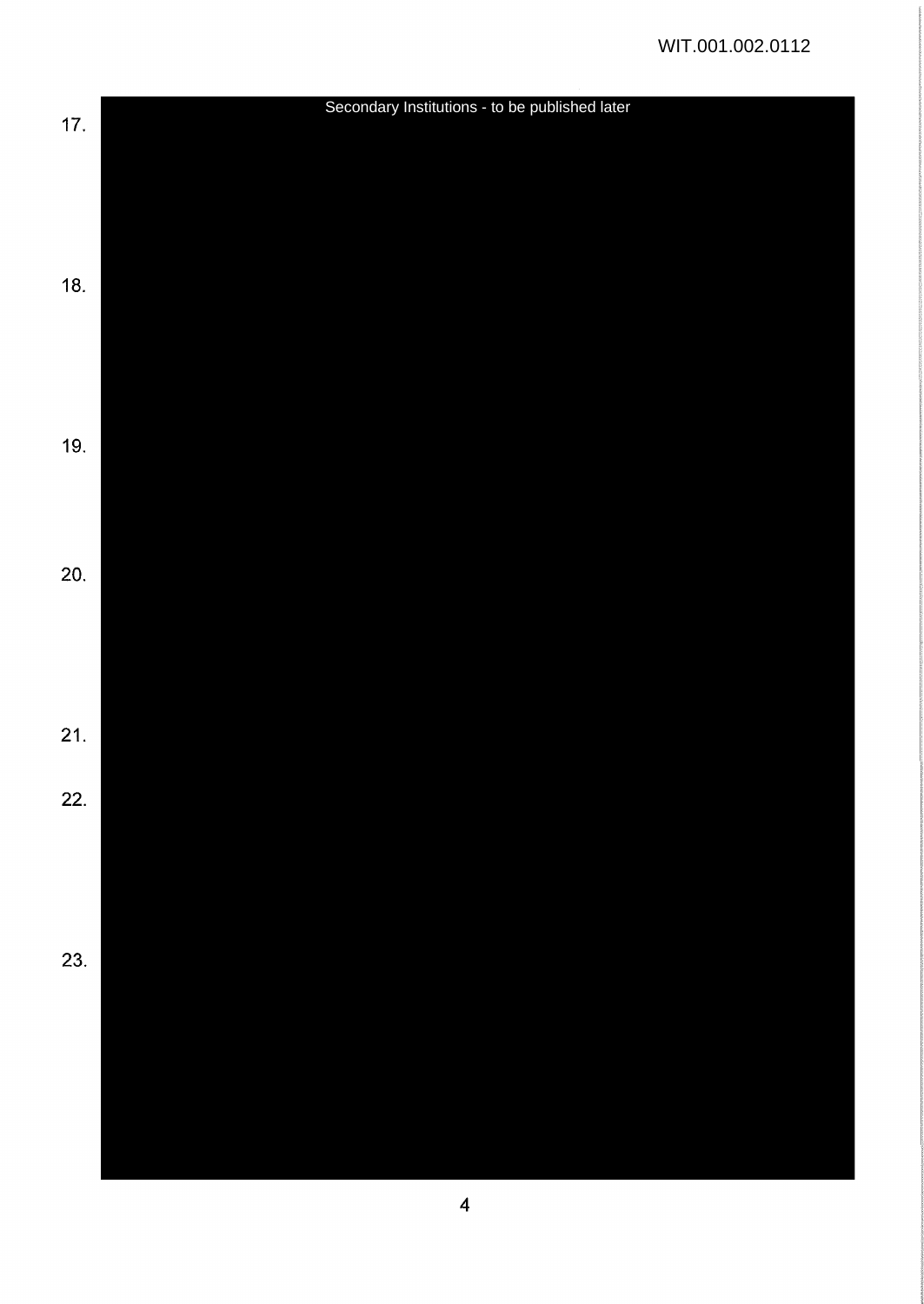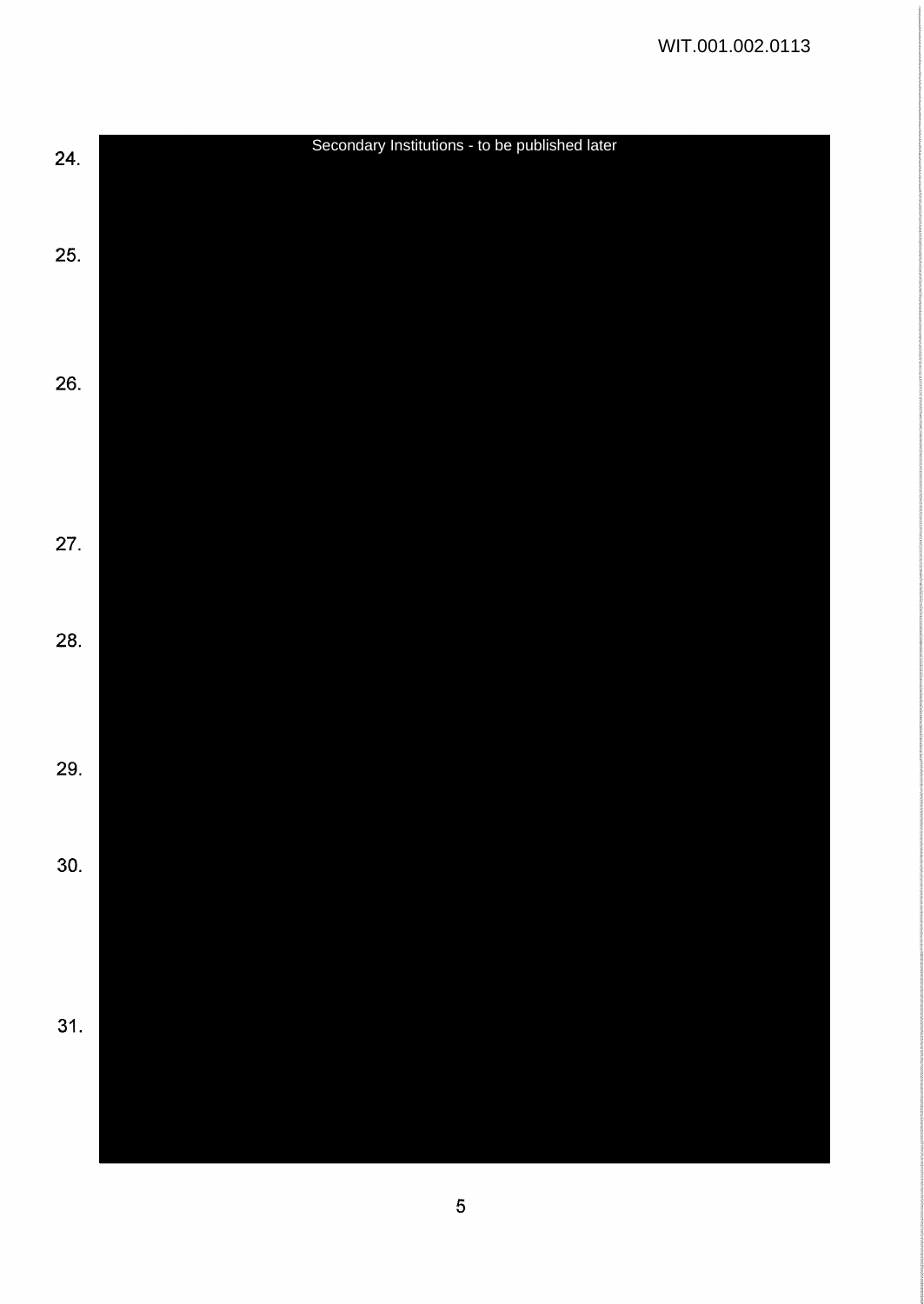WIT.001.002.0114



35. When you were six you had to leave Ravelrig. This is when I moved to Glasclune.

### **Glasclune Children's Home, North Berwick**

- 36. Glasclune was a beautiful building with the beach nearby. When I first arrived absolutely loved it. My sister had arrived about a year before me.
- 37. Initially I slept in a dormitory. After this I was moved into a bedroom.

### **Routine at Glasclune**

First day

- 38. On my first day at Glasclune two of the older girls showed me around the home. I played in the playroom upstairs. I was then told to put my wellies on and I was taken to the beach. I also met **I had to call her Mrs** I had to call her Mrs Mr and Mrs Maize were in charge of the home. BFJ BFJ
- 39. The other staff I remember were Mr and Mrs Leeper also Jack Mann. Mr and Mrs Leeper were brilliant. Mrs Leeper would alter your clothes for you. she would get us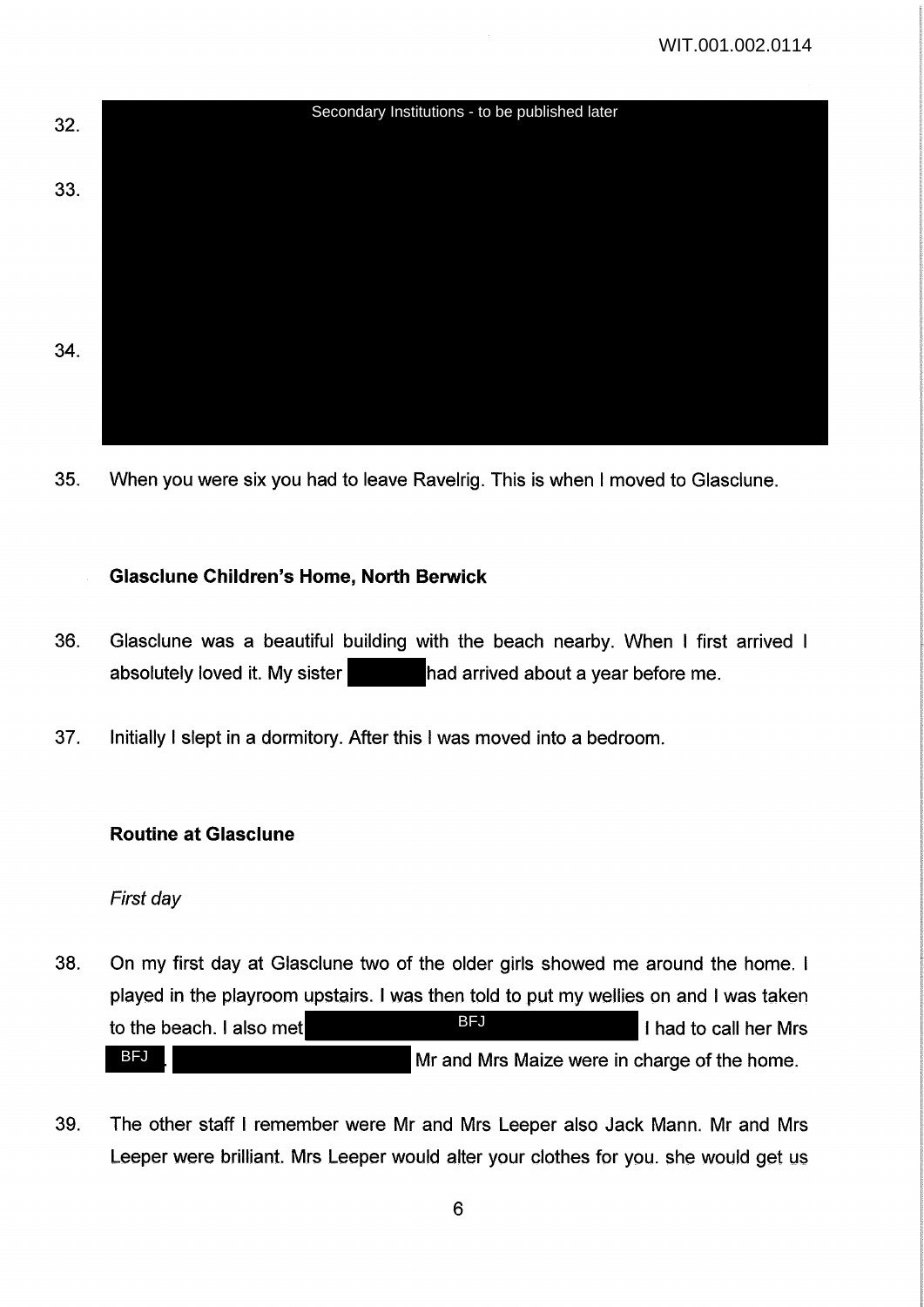to help with the laundry and give us a sweet. Mr Leeper would tell us stories about the war.

## Mornings and bedtime

- 40. Staff would get me up around half seven. I would have a wash, change into my school uniform and go for breakfast. After this I went to school.
- 41. I normally went to bed about nine or ten during the week. I had the choice when I went to bed. On a Friday we were allowed to stay up until twelve and watch the late film on TV.

### Mealtimes/Food

- 42. I would describe the mealtimes as military. You had to sit quietly and weren't allowed your elbows on the table. You sat at the table along with any other family members who were at the home. There were three course meals that were very good. I enjoyed them.
- 43. The home gave us money for our lunch at school. When I was older I started using this to buy cigarettes. We would also be given meal vouchers for school and sell these to the other pupils.

### Washing/bathing

- 44. There were three baths. Two were together the other was in a cubicle. As I started to develop I liked to use the one in the cubicle. I didn't feel comfortable using the ones outside.
- 45. The staff would fill the bath for you. It was always your own bath water. This would be supervised by the staff. I was able to fill my own bath once I was older.

Clothing/uniform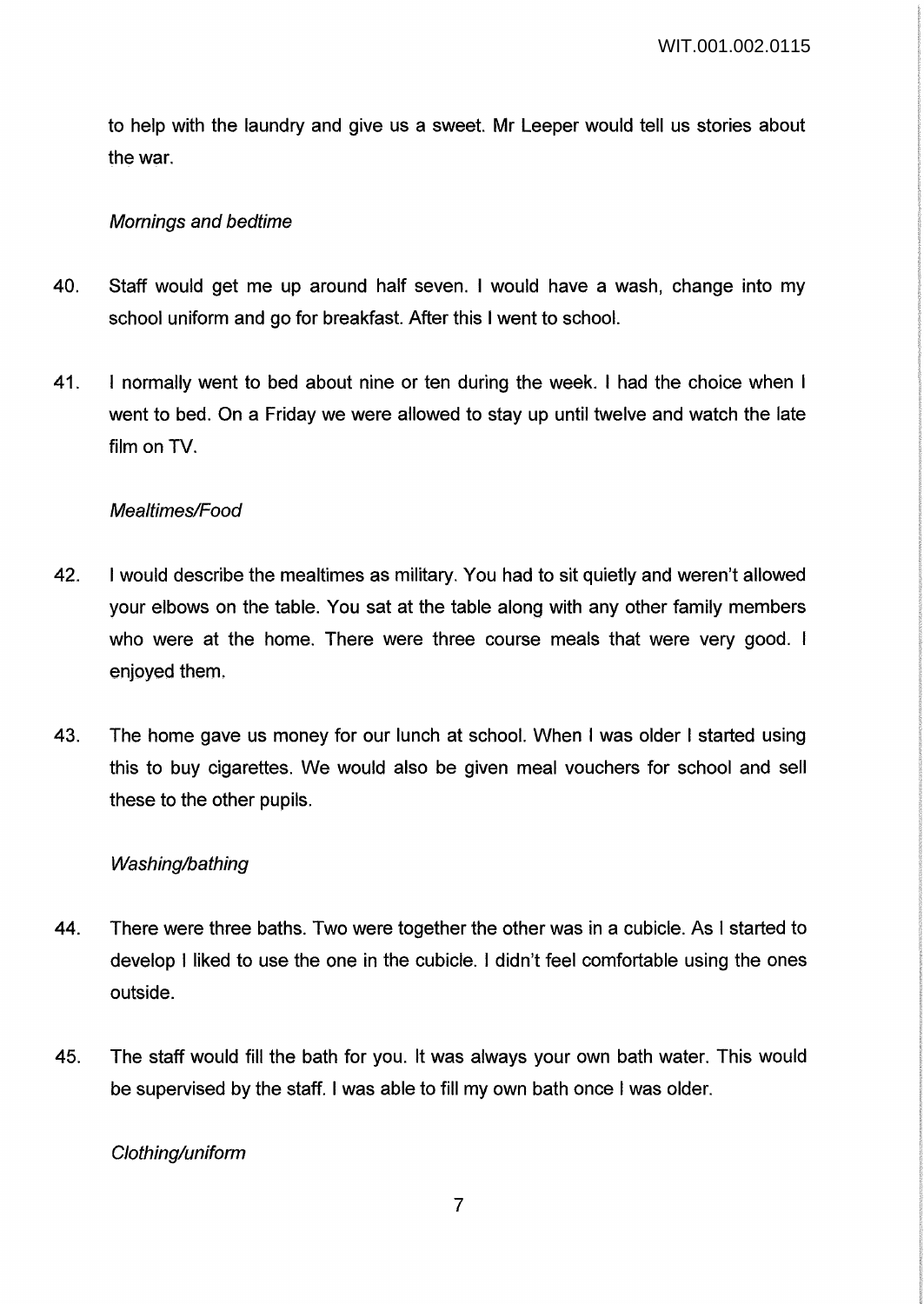46. I was provided with a school uniform and other clothes. When I was older I was allowed to buy my own clothes but you needed to make sure you had a receipt.

### **School**

- 47. I initially went to North Berwick Primary. I then moved to North Berwick High School. I wasn't treated any different because I was from the home. I did become very good at skiving school as I got older.
- 48. I had hearing problems at school. In primary five the teacher put me to the back of the class. This was no good to me so I just started doing my own thing and didn't pay attention to the class. The home knew about my hearing problems but nothing was done about it. When I was 28 I had to go for an operation on my ear. I was told that this should have been dealt with when it was first known that I had a problem.
- 49. The staff at the home would make sure that your homework was done before you were allowed out to play.

#### Leisure

- 50. I used to go to a disco in North Berwick. I met a man called when I was there. His real name was **and he was eighteen.** He walked me back to the home. Jack Mann saw me and told that I was only thirteen. didn't seem to mind. Jack would have known what age was. Jack said he was going to call the police but they never came to the home.
- 51. I thought I was in love with and ended up having sex with him on the beach. would tell me how much he loved me. The staff would try and split us up but we wouldn't. After I had gone on holiday for a couple of weeks had moved on to someone else.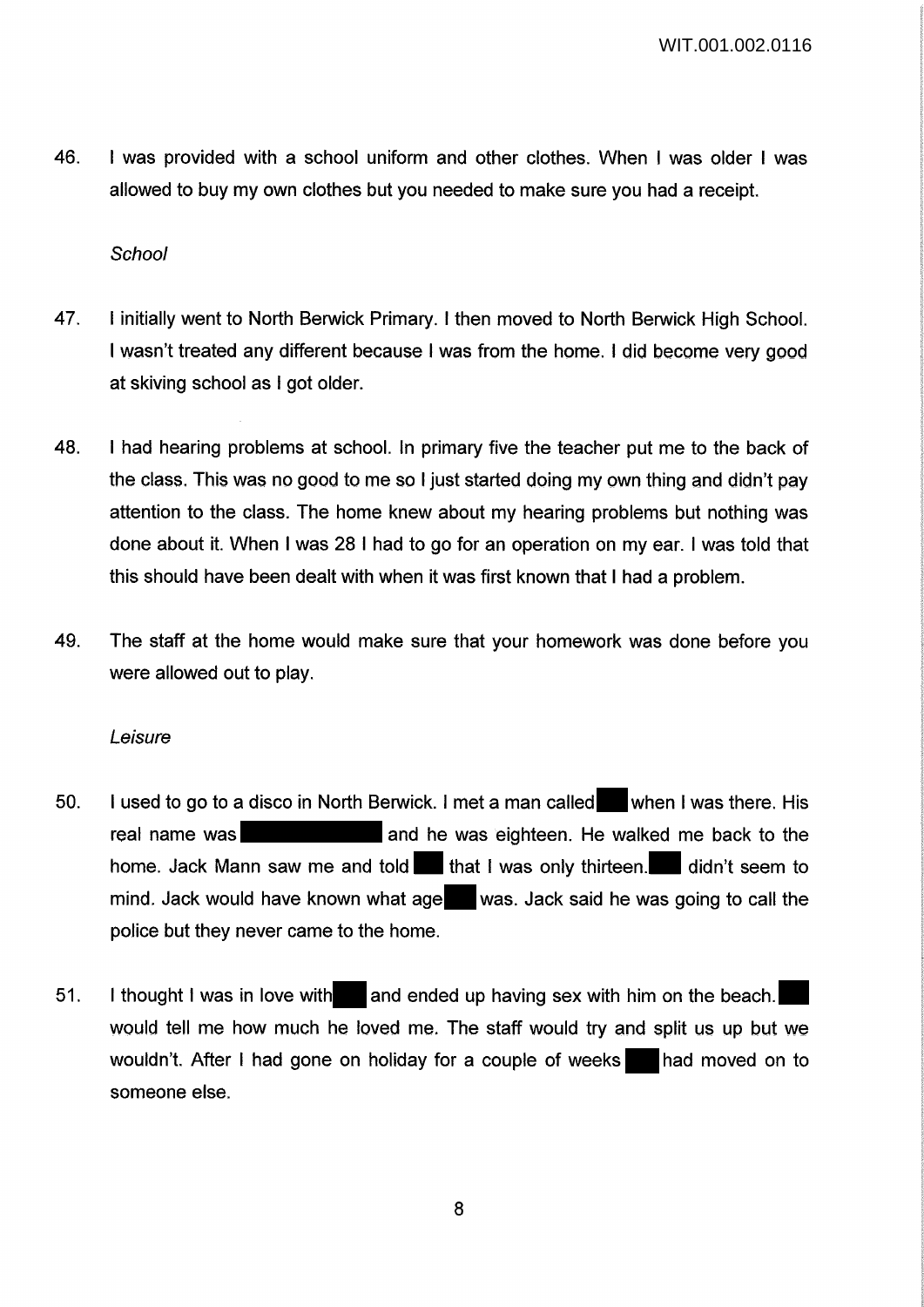- 52. One of the house father's **BLB** would take photographs of us. He wouldn't always ask if it was okay. Sometimes we would be on our own other times it would be in a group. The photos were very good and we would buy them from him when we were given our pocket money. I later found from my friend had abused one of the boys, and the home. I was never aware of this when I was at the home. I do remember that I was jealous when BLB would take on holiday. BLB that BLB
- 53. We were told that **BLB** was leaving the home and I asked him why. BLB told me it was because Barnardo's thought that he was living his childhood through the other children. I never had any problems with BLB
- 54. I don't know if the police knew about BLB can be only told me that he was in hiding. I don't know what age **BLB** was when I was at the home.

# **Religion**

55. When I first arrived at Glasclune we would have to wear our Sunday dresses to go to church. We would also be given money to donate when we went to Sunday school in the afternoon.

### **Chores**

56. On a Saturday or Sunday we would have to clean our bedroom. We would use a brush and mop to make sure everything was shiny. I would also help the cleaners. This was because I liked talking to people.

# Trips/Holidays

57. We went on holidays to Butlins at Fylie and also to a cottage in South Wales. The staff would go with us on holiday. One of the staff had family that owned a farm near to Alnwick. We would visit there as well.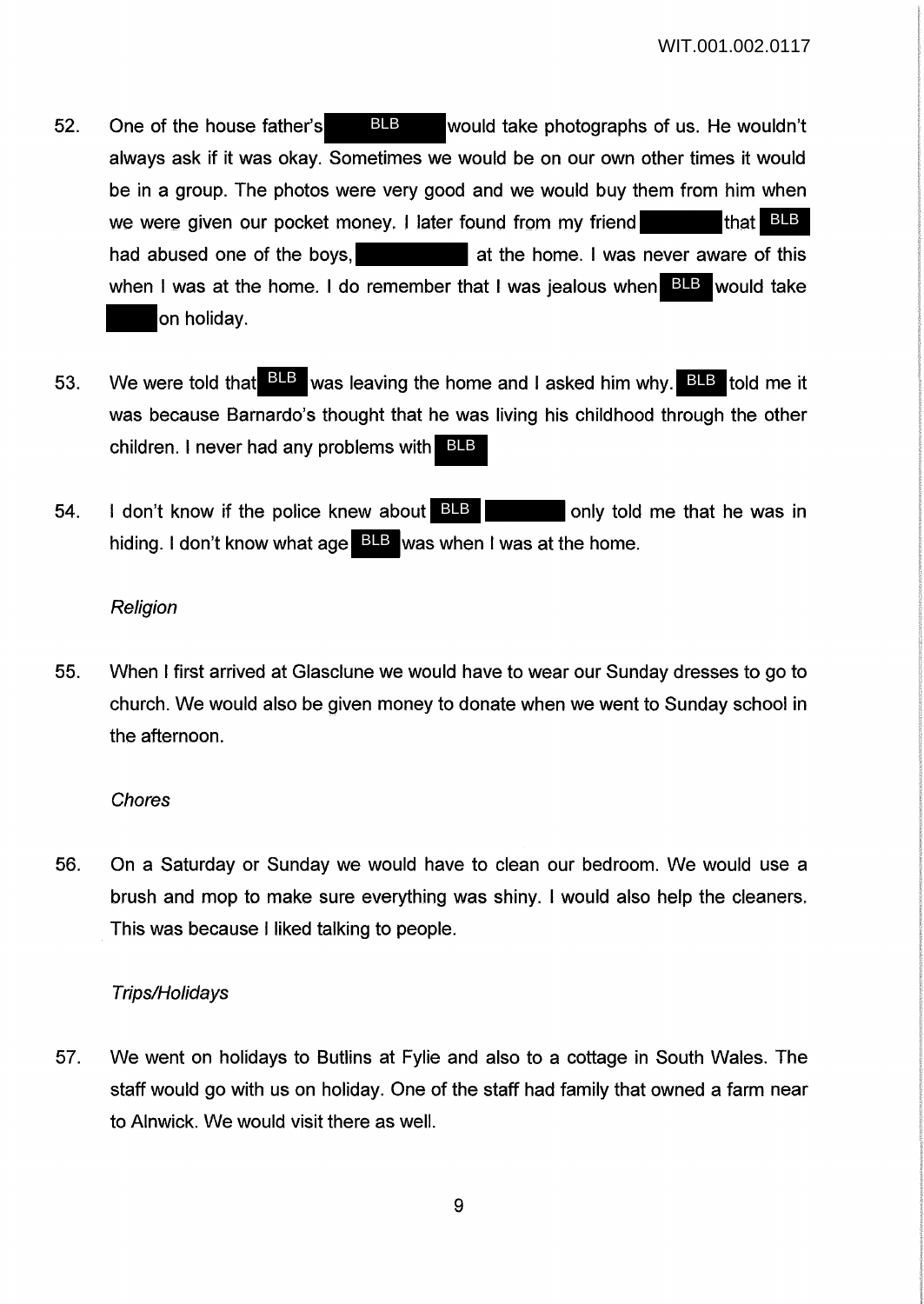58. I would sometimes go and stay with one of my aunties at the weekends. This would be a family aunt not a foster aunt.

### Birthdays and Christmas

- 59. Only special birthdays, like a sixteenth, were really celebrated. The other ones you could invite one person from outside the home to come for tea.
- 60. Christmases were always celebrated. There were lots of parties for the children.

### Visits/Inspections/Review of Detention

- 61. My mum would visit me with her new husband, **Example 2018**, and my baby sister. They would take me to a pub in North Berwick. Me and my sister would be made to stand on a table and sing to make money for my mum.
- 62. I would get regular visits from social workers but it was the same as before. It was a different one every time. I think the social workers came from Barnardo's in Edinburgh. I never told any of the social workers about being hit. I was too embarrassed and I don't think they would have believed me.
- 63. There was a psychiatrist called Doctor Rogers who would come and monitor us. He would make an assessment. When I left the home I found out that he had said I was looking for love. That was the reason why I was giving my body away.
- 64. When I was about nine we were discharged from the home for a short time. I became a nanny for my baby sister, **the set is used to look after her as soon** as I got in from school. This meant I could never do my homework.
- 65. When I was back at the family home there was a social worker who visited. I don't know her name but she worked from the council offices at Dalkeith.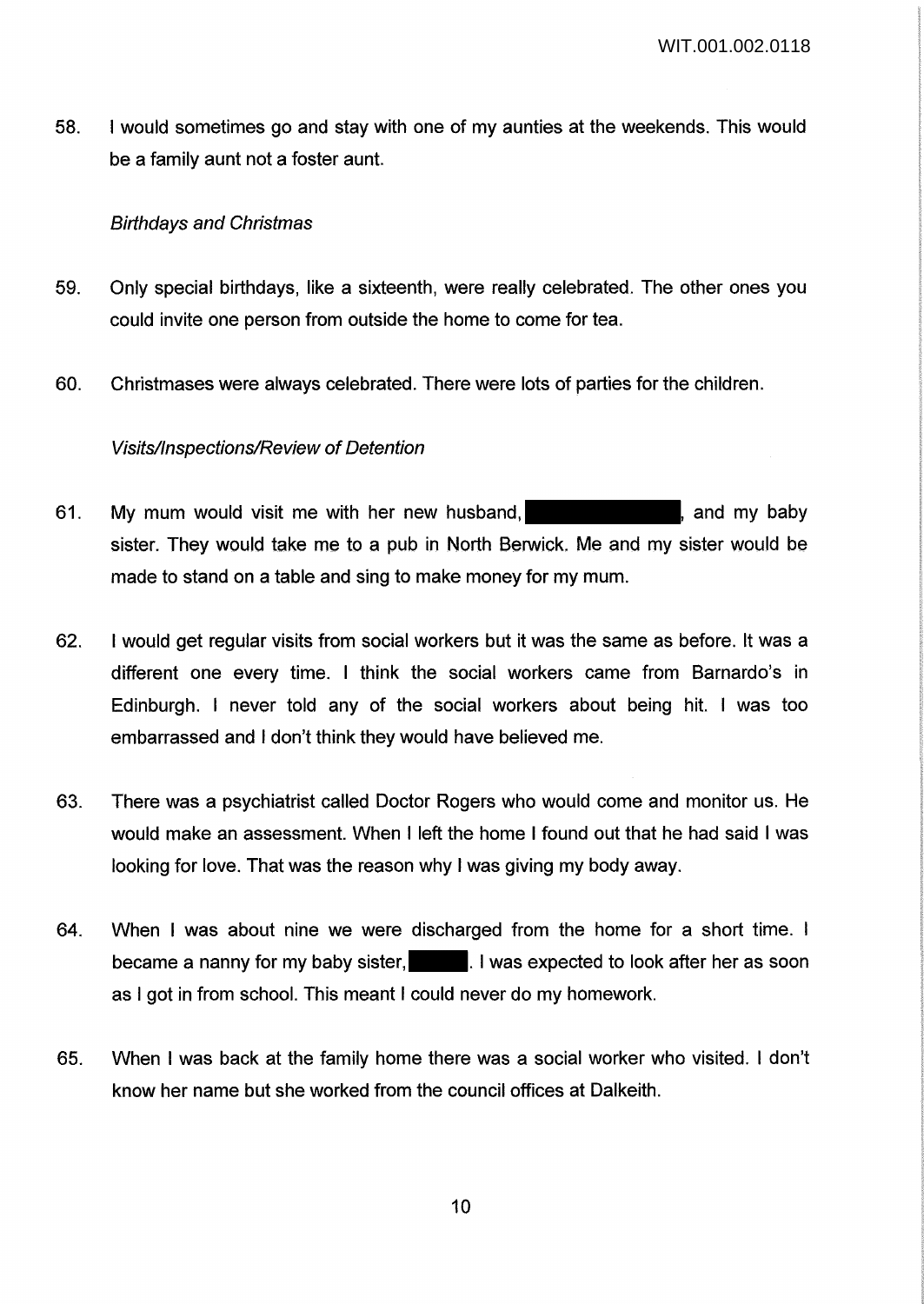- 66. We ended up going back into Glasclune when the Salvation Army found my three sisters, brother and me alone in a van near to London. My dad had taken us down there but had been arrested for car theft after leaving us in the van.
- 67. We were put back on a train to Edinburgh. Our auntie picked us up at the station. My auntie had her own children and it was too much having us as well. The social work came to take us away but my auntie said that my voungest sister.  $\Box$  was to stay with her as she had never been in care before. The rest of us ended up back at Glasclune. It was the same staff there as before.
- 68. When I was thirteen I started going for weekend respite care with a foster family. The woman, who I called Auntie **Auntie 1996**, was married and had her own children.
- 69. One Christmas I went to stay at my Auntie | The 's. I had a septic finger when I was there and Auntie **the took me to the hospital.** The home had to agree to it being lanced, which they did. Auntie wasn't happy with me going back to the home that night because of the anaesthetic but the home insisted I had to. They said they would meet me off the bus.
- 70. I got off the bus at North Berwick but no one was there to meet me. I had to walk most of the way home myself with my suitcase. I was still under the effects of the anaesthetic as well. A bus driver gave me a lift the rest of the way. He knew one of the staff at the home and was furious. The staff just said that they had missed the bus.
- 71. Auntie **comet went to one of my reviews. She was shocked when BFL** was calling me a whore and a slag. The reviews were every six months but I was never present at one. My GP, a psychiatrist, would all be at these reviews. BFK/BFL
- 72. I tried to talk with the staff about my problems but I think they found me hard work.

**Healthcare**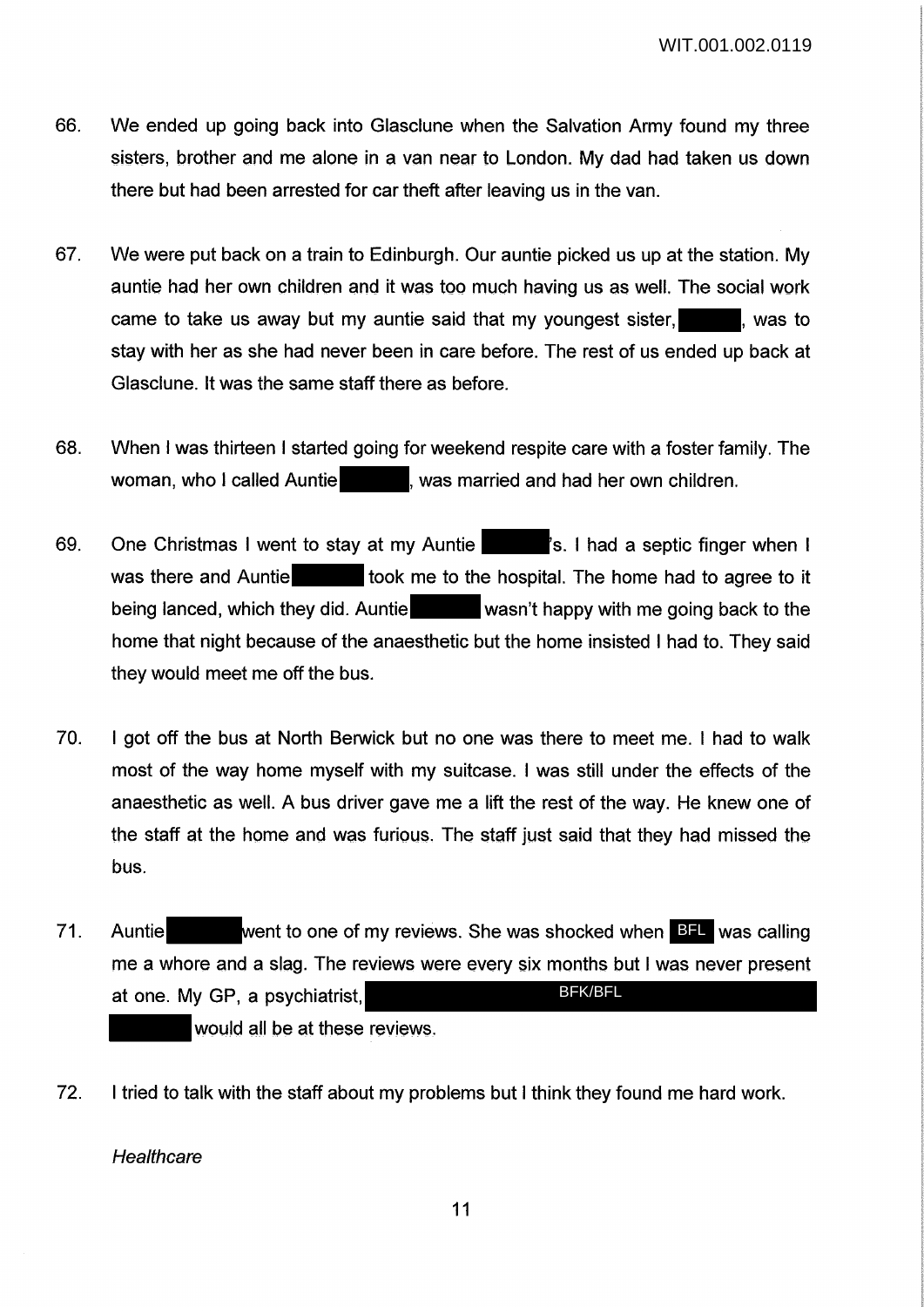WIT.001.002.0120

- 73. If you needed a doctor or dentist then it would have to be arranged for you to go and see them. If there was something wrong with you and you couldn't go to the doctor he would come and see you at the home. One time when I was at school I was stung on the leg by an insect. My leg swelled up and I had to go back to the home. The doctor came and gave me two sleeping tablets. This was to let me rest but they didn't work on me.
- 74. The dentist would come to the school every six months to give you a check-up.
- 75. I used to have warts on my hands and had to go to the children's hospital in Edinburgh to have them removed. I would get the bus on my own to the hospital.
- 76. I remember being next to the waltzers at the shows. One of the girls from the home and a boy from the shows were larking about. The next thing I remember was being hit on the head. I was knocked out for about three or four seconds. I told BFU BFJ when I got back to the home. She thought that I was making it up and just sent me to bed. This shouldn't have happened. She should have made sure that I was okay.

### Running away

- 77. One day at school **and myself had forgot our library books**. The headmaster said we had ten minutes to get them from the home and be back at school. We had no chance of doing this so we ran away. We managed to get all the way to in Midlothian where my dad stayed. I saw him in the street with his new girlfriend. He phoned the police straight away and we were taken back to the home. This made me feel like I wasn't wanted by anyone.
- 78. If I did anything wrong I would run away. Other times I would just run away for something to do.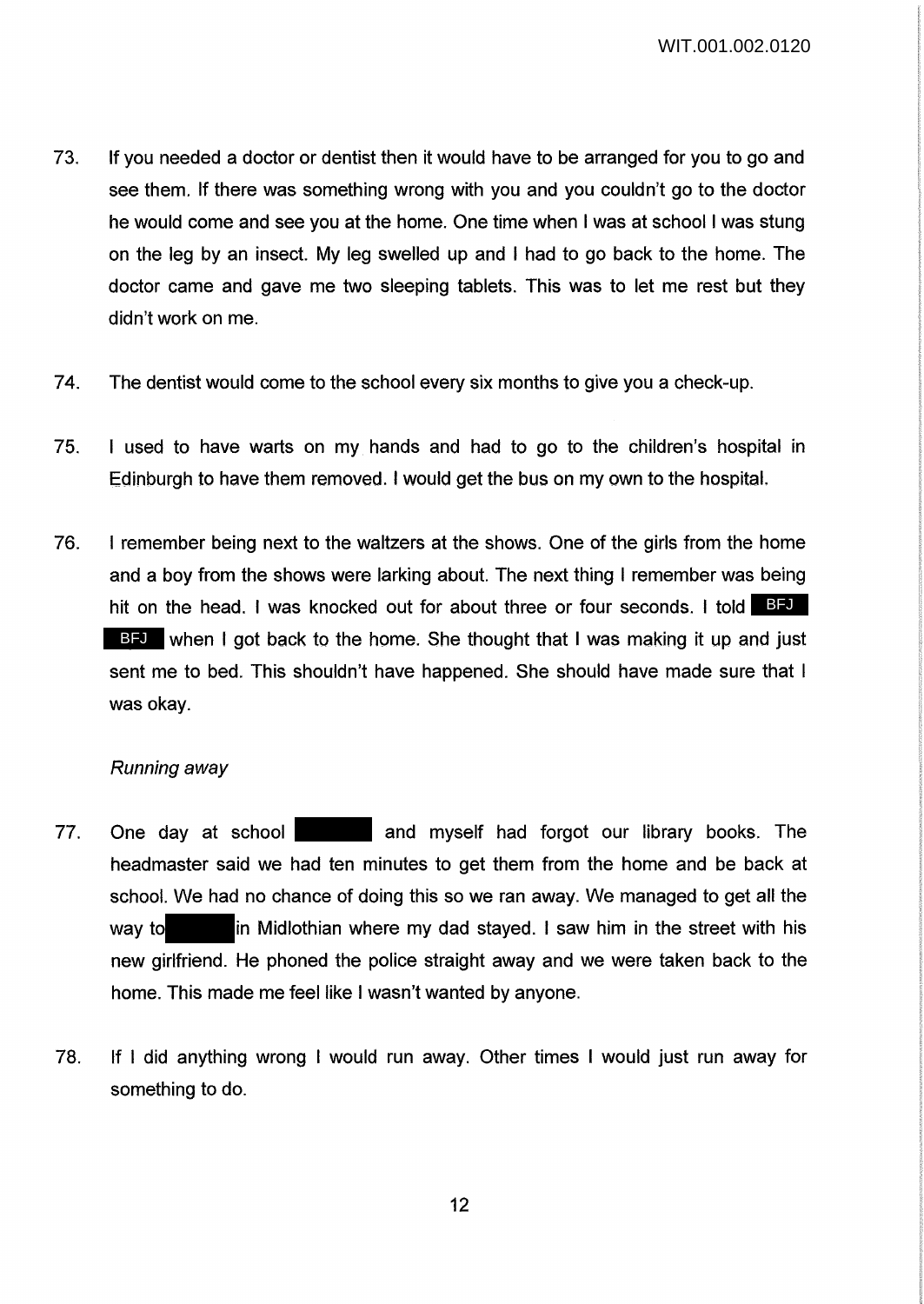- 79. Sometimes the police would take me back to the home. I never said anything to them about what was happening at Glasclune.
- 80. When I got back to the home I would be hit around the head by  $\Box$  She would then drag me upstairs by the arm and put me to bed. BFL

### Other information

- 81. As I got older and developed as a woman I started to become sexually active. I was involved with boys from outside the home. I enjoyed the fact that I was getting attention. I think that the home were aware and tried to stop it but I just carried on.
- 82. If you did something wrong at the home you would be sent to bed without any supper.

### **Abuse at Glasclune**

### BFK

83. When I was thirteen I was punished by **BFK** . I can't even remember what I had done. He pulled my pants done and hit me on the backside with his hand. This made me feel really uncomfortable. He shouldn't have been doing that to me when I was that age. His wife  $BFL$  was there when he did this.

#### BFL

84. On one occasion when I came back from my respite care with the foster family BFL was waiting for me. She was asking me where the stuff was. I told her that I didn't know what she was talking about. BFL then slapped me across the face. I later found out my little sister had robbed the sweet shop and hid what she had stolen in the sand. I never even got an apology from **BFL**.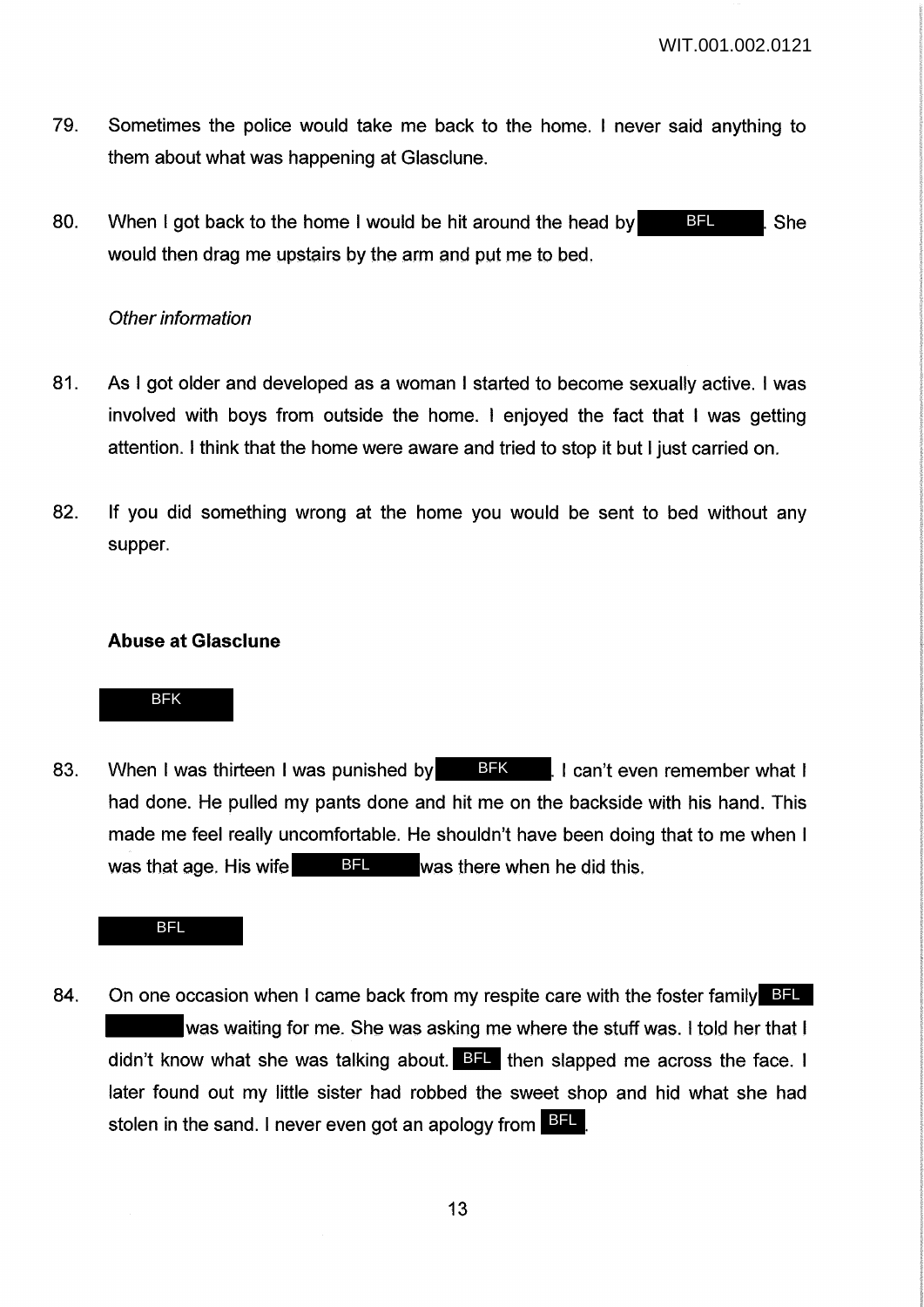- 85. Another time I had been in bed sick. I was taken downstairs for a wash. BFL was on the stairs wearing a new outfit to go out that night. I was sick all over the dress. BFL went mental at me. After this she would humiliate me every opportunity she could.
- 86. BFL knew what I was up to when I was out. When I got back to the home she would demand that I gave her my underwear. She would then say it was going to be sent for forensics. At the time I believed her. This was her humiliating me again.

#### BFJ

87. BFU was my first housemother when I arrived at the home. She would hit me with the slipper if I did something wrong. One time at breakfast a girl didn't eat her porridge. BFJ put it in front of her at lunch and dinner time. She didn't get offered anything else.

#### BFZ

- 88. One night there was thunder and lightning. My sister was frightened of this and I went into her bed to comfort her. I was woken by one of the boys, BFZ BFZ, who used to stay at Glasclune. He said he was looking after us as the staff were having a party. BFZ told me to go back to my own bed. The next morning I spoke to Donna Ferriot and asked how the staff party was. She asked why I thought there was a party. She managed to coax out of me why I had said that.
- 89. I later found out that  $\frac{BZ}{B}$  was having sex with my sister and other girls at the home. didn't seem to mind this.
- 90. became my stepfather after marrying my mother. I remember an occasion when I was home for the weekend. I was tired and went through to bed. We all had to sleep in the same bed. was in bed already and I thought he was drunk and asleep. When I got into bed he tried it on with me. I told **BFJ**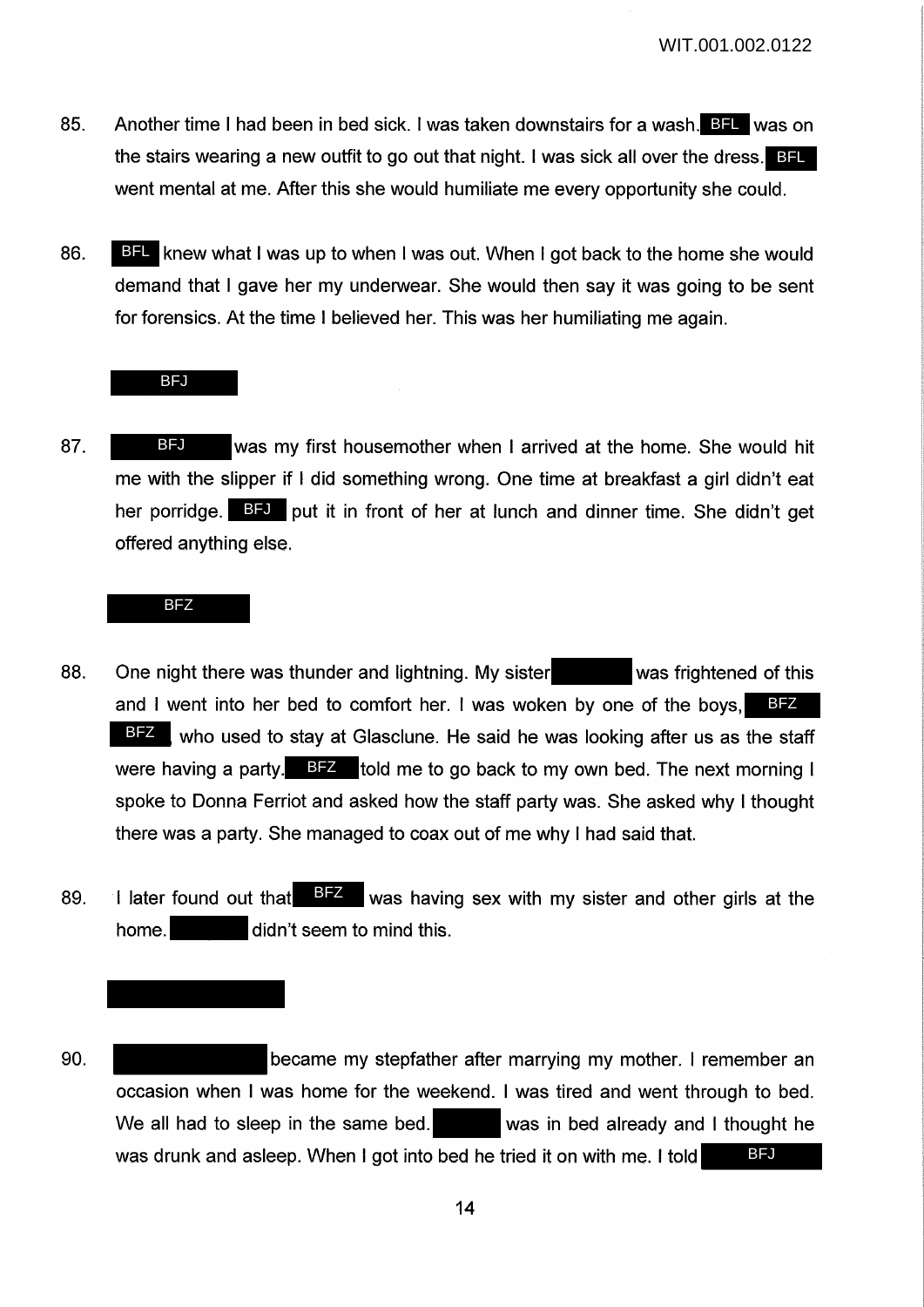about this when I went back to the home. BFJ said that I was making it all up and it was a disgusting thing to say.

- 91. When my mother married we were invited to the wedding and allowed home. I didn't even get to the wedding I had to babysit my little sister, The first night we slept in a separate room. The next night we were told we had to sleep in the same bed as my mother and stepfather. I wasn't comfortable with this because of what had happened before. My step father put his hands down my pants but I had my period. He said to my mother, "We are on dangerous ground here". So my mother knew what was going on as well.
- 92. When we got back to Glasclune I was asked by **BFU** what the wedding was like. I told her what had happened to me. She called me a liar and said that I was trying to break up my mother's marriage.

#### BGA <sub>an</sub> BGB

- 93. BGA and BGB, who are twins, used to stay at Glasclune. After they left the home they would come back and get into the girls rooms by climbing the drain pipes. They would have sex with the girls. I know this because I was in the room and saw BGA with my sister **EXELL When BGA and BGB** were coming back to the home they would have been aged about eighteen or nineteen. BGA and BGB
- 94. The morning after I saw BGA in the room **and myself told Donna** Ferriot what had happened the night before. The police were called and we were all taken to Haddington Police Station to be examined. All the other girls including were furious and were threatening me and

QFB

95. **WALK STARK WAS A STARK MEMBER AT GLASCIUME.** I think he was about eighteen years old. I had a crush on **QFB** One night when I knew <sup>QFB</sup> was going to be on duty I went into the staff room to wait for him. I was hoping that something was going to happen QFB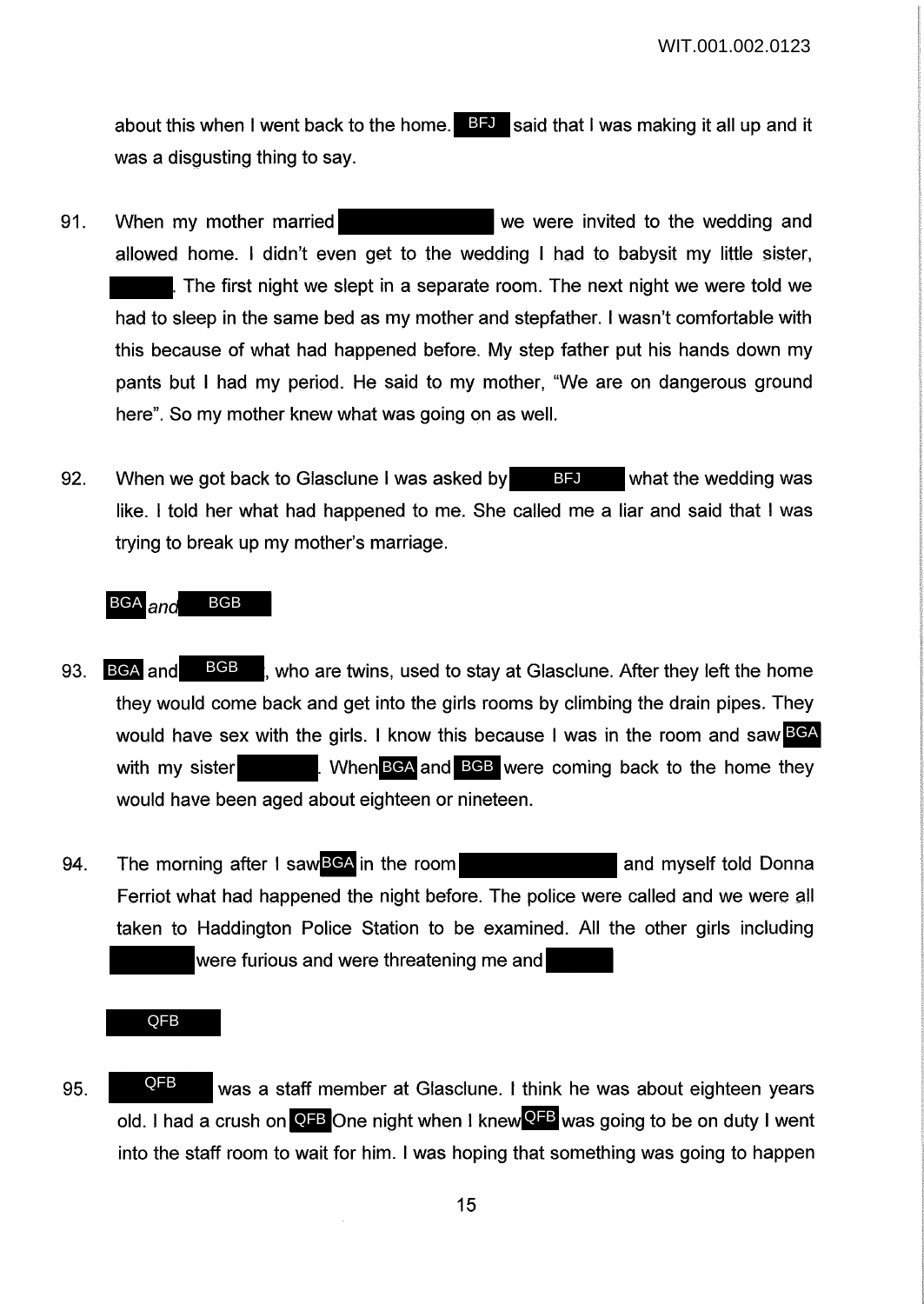between us. When **QFB** came into the room he was with **BFH**. BFH was one of the children at the home. He was about six years old. I would say now that BFH was being dragged into the room. **QFB** asked me to leave as he wanted to speak with BFH I now know that **QFB** was abusing **BFH** This is because I have recently been in contact with him although he is now known as  $\Box$  He told me what had happened to him. BFH also said that my brother BFH had been abused by QFB BFH

### **Reporting of abuse at Glasclune**

96. I told Auntie what was happening to me at the home. She brought it up at the reviews she went to but nothing was ever done about it.

### **Leaving Glasclune**

97. When I was sixteen the staff made it clear that they wanted me to leave the home. I managed to get a live-in job at one of the local hotels. I needed that as I had nowhere else to go. I had too much to drink one night and started to hallucinate. Mary, who had been my housemother, came to the hotel. She slept on the floor of my room to make sure I didn't fall out of the bed. I ended up losing my job after this.

# **Woodfield Hostel, Edinburgh**

98. Because I was only sixteen and under supervision until I was eighteen I ended up being taken to a hostel at Colinton in Edinburgh. It was run by nuns but I didn't know the name of this place until I saw my records. From these I found out it that the home was called Woodfield Hostel. I hated the place. My older sister had messed it up for the rest of us. She had stayed with my gran, my mum, dad and aunties. She spoiled it for the rest of us with her actions.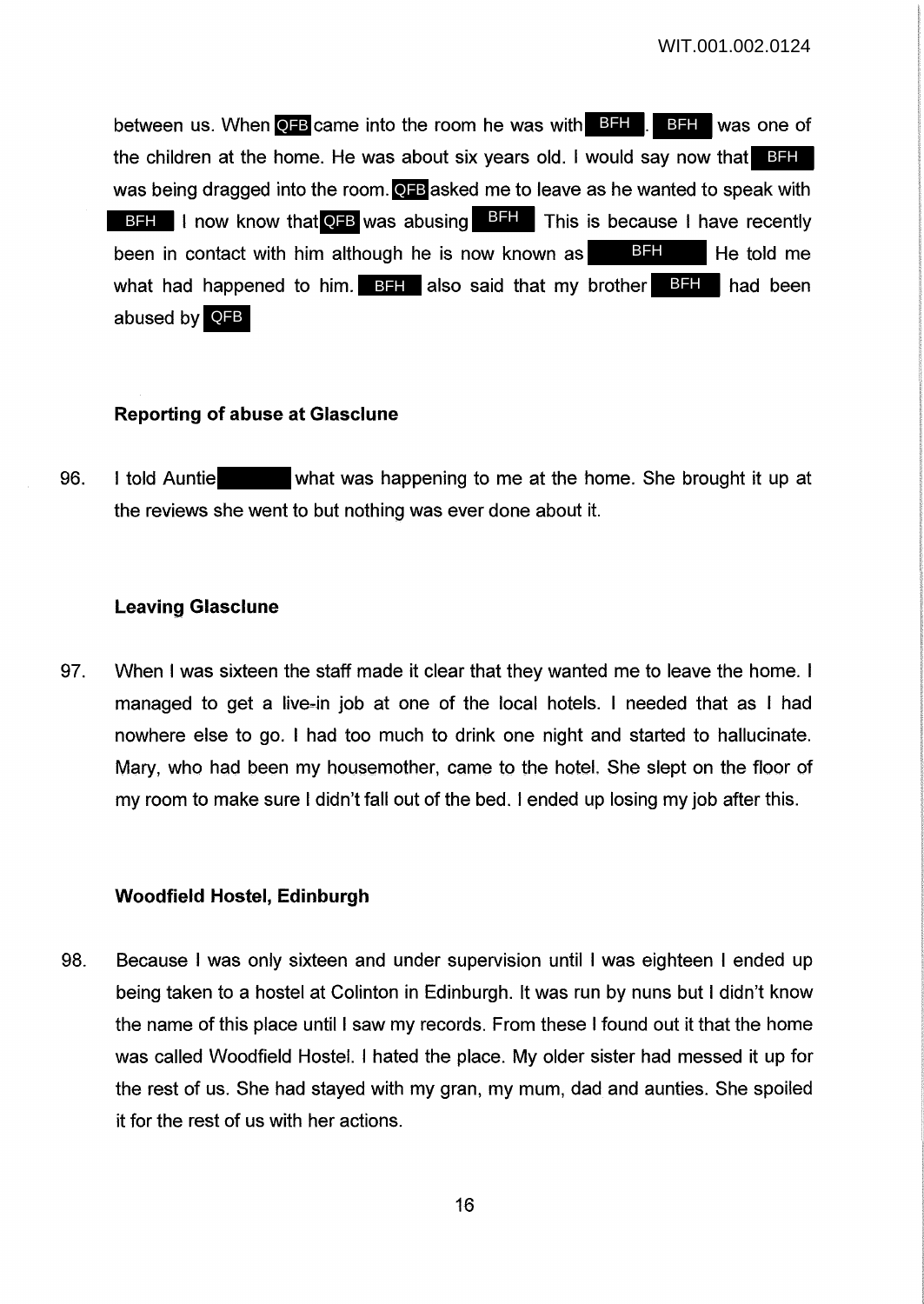99. When I was still at the hostel contacted me. She was pregnant and asked me to go and stay with her, which I did.

### **Life after being in care**

- 100. Not long after I moved in with my sister I met my first husband. He was a nasty piece of work and very abusive. I started drinking a lot. I eventually escaped from him and moved to London.
- 101. I became involved in prostitution. This didn't bother me one bit as I had been giving it away for free for years. My pimp was knocking ten bells out of me so I phoned Glasclune. I spoke with one of the housemothers, BKP and told her what was happening to me. She wasn't interested and told me to phone the police as it was nothing to do with them anymore. I wanted help and it hurt that they didn't want to.
- 102. I had two children, a boy and a girl, to my second partner although I wasn't married to him. I ended up in Ireland with him but had to come back to Scotland for money. My partner wouldn't let the children go with me. About three months later he was arrested for rape and put in prison. My two children had been in the van when he did this.
- 103. I eventually got my children back but they were out of control. I ended up having to put them into foster care. When they were four my children were adopted. My daughter got back in touch with me when she was eighteen. She told me she had been in a children's home at Cardiff for a short time. The person in charge was BFJ My daughter told me that BFJ had been cruel to her when she was in that home.
- 104. When I was married to my second husband I had another son who is now my full time carer.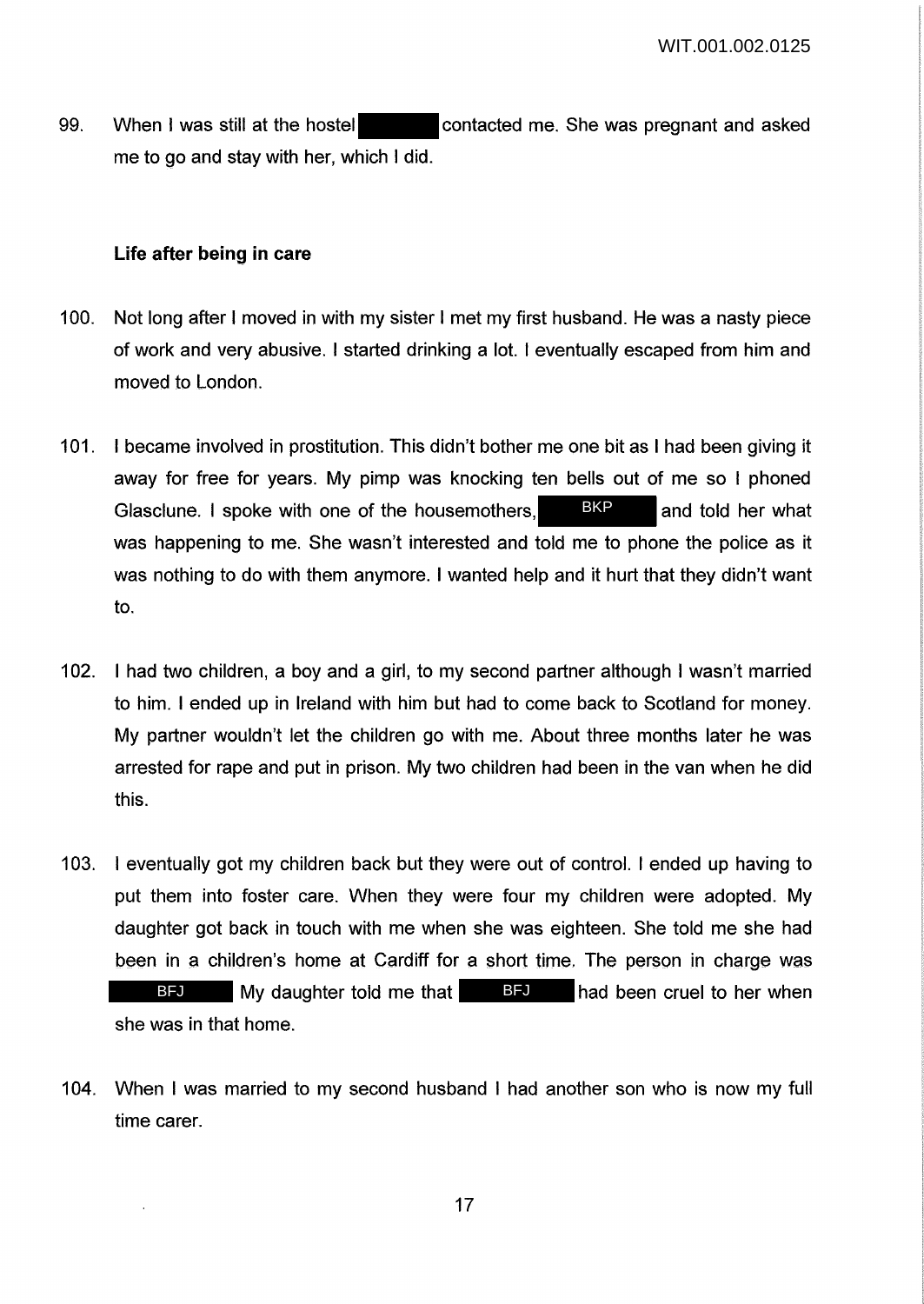105. I have had a number of catering jobs. The best job I have had though was as a care assistant for the elderly. I had to give this up as I had a bad back. This is another thing that I have been told should have been identified when I was younger.

### **Jmpact**

- 106. I trust people too easily. I can't stand rejection and if this happens I will cry my eyes out. I have spent most of my adult life wondering why my mum and dad didn't love me.
- 107. I was never given any cuddles at Glasclune. I cuddled a staff member once and it was like I had burnt her.

### **Reporting of Abuse**

108. About five years ago I went to the police in Manchester and told them what happened to me at Glasclune. They took a statement from me and said it would be sent to Scotland. I haven't heard anything since.

### **Records**

- 109. In 1990 I managed to obtain my records from Barnardo's. A social worker brought my records to the house and offered me counselling. My second husband said that he would provide any counselling if it was needed. My records weren't accurate and didn't reflect my time in care.
- 110. When I had told the home about being abused by **it is a state of the been** changed to say that he had slapped me. I still have a copy of my records.